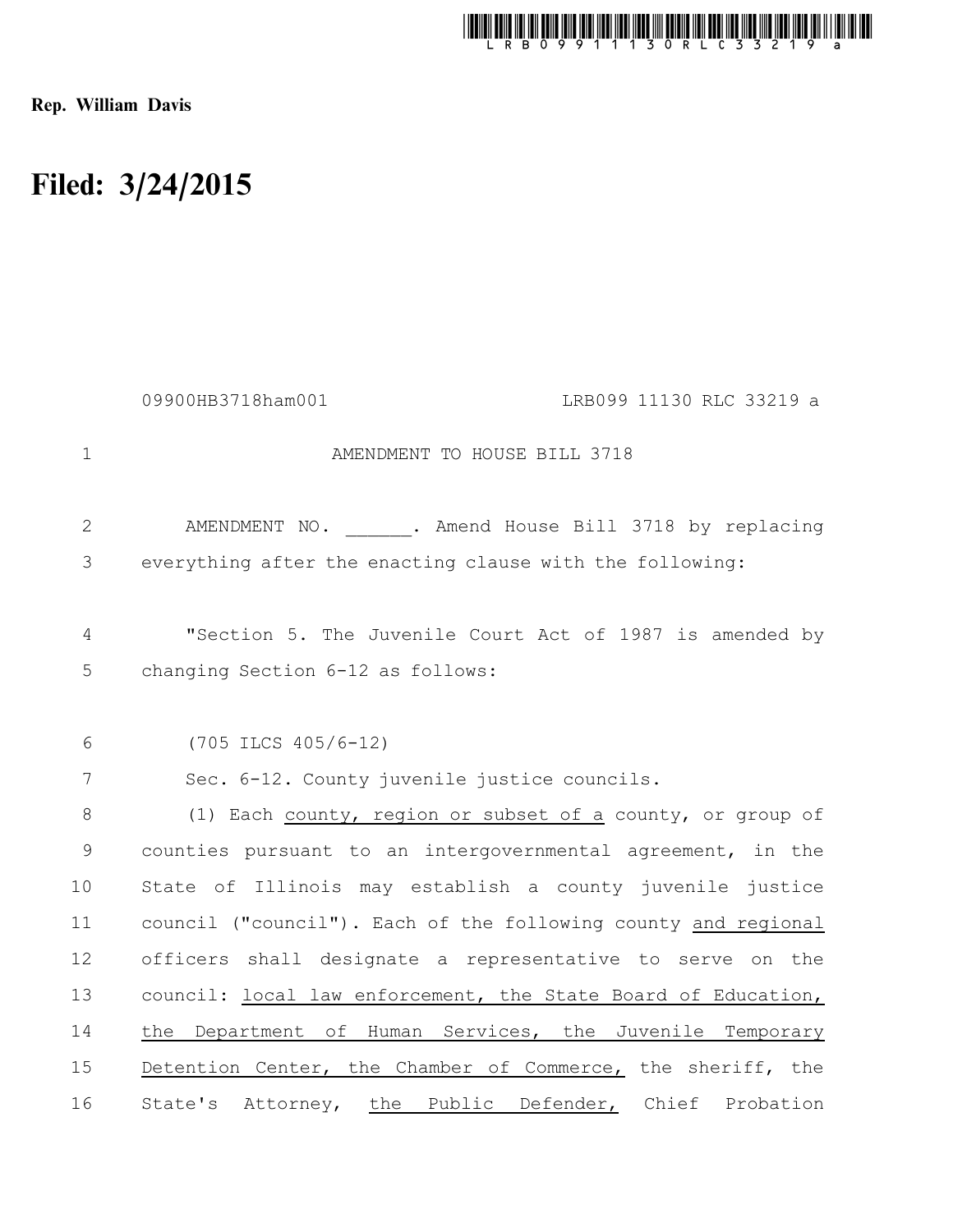Officer, and the county board. In addition, the chief judge may designate a representative to serve on the council. 1 2

(a) The council shall organize itself and elect from its members a chairperson and such officers as are deemed necessary. Until a chairperson is elected, the Justice Advisory Council Director or his or her designee, or if the county has no Justice Advisory Council Director, the State's Attorney, or his or her designee, State's Attorney shall serve as interim chairperson. 3 4 5 6 7 8 9

(b) The chairperson shall appoint additional members of the council as is deemed necessary to accomplish the purposes of this Article and whenever possible shall appoint a local Chief of Police and a representative of a community youth service provider. The additional members shall may include, but are not limited to, representatives of local law enforcement, juvenile justice agencies, faith organizations, schools, businesses, and community organizations. 10 11 12 13 14 15 16 17 18

(c) The county juvenile justice council shall meet monthly from time to time, but no less than semi-annually, for the purpose of encouraging the initiation of, or supporting ongoing, interagency cooperation and programs to address juvenile delinquency and juvenile crime. 19 20 21 22 23

(d) Local Advisory Committees, or "LACs", may represent local communities in each township. Twenty percent of each LAC shall be composed of local-justice 24 25 26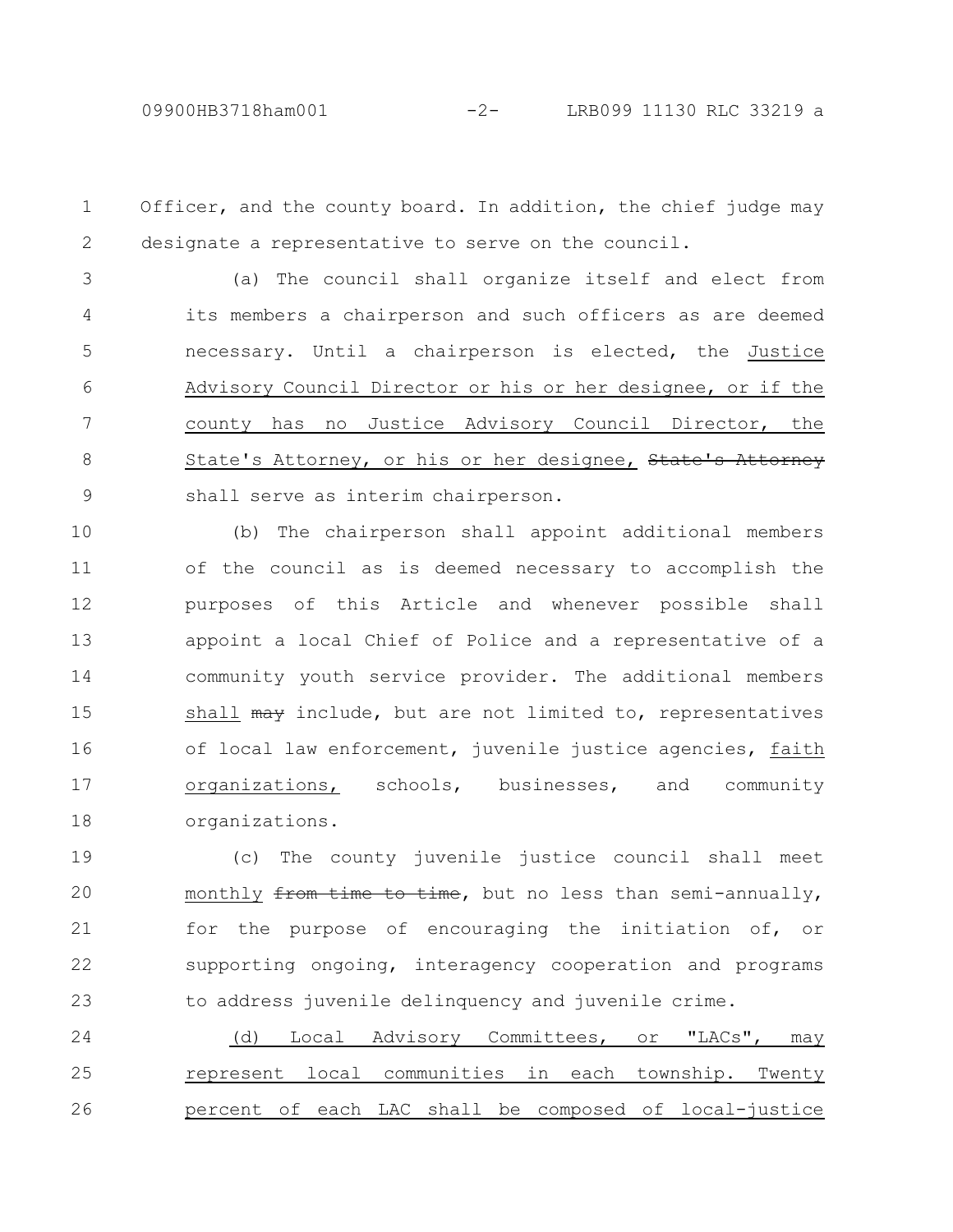involved youths aged 16-21. At least one youth and one adult from each LAC shall serve on their local Juvenile Justice Council. Each LAC shall establish a monthly meeting schedule, and shall bring their local issues, concerns, and recommendations to the Juvenile Justice Council. 1 2 3 4 5

(2) The purpose of a county juvenile justice council is to provide a forum for the development of a community-based interagency assessment of the local juvenile justice system, to develop a county juvenile justice plan for the prevention of juvenile delinquency, and to make recommendations to the county board, or county boards, for more effectively utilizing existing community resources in dealing with juveniles who are found to be involved in crime, or who are truant or have been suspended or expelled from school. The county juvenile justice plan shall include relevant portions of local crime prevention and public safety plans, school improvement and school safety plans, and the plans or initiatives of other public and private entities within the county that are concerned with dropout prevention, school safety, the prevention of juvenile crime and criminal activity by youth gangs. 6 7 8 9 10 11 12 13 14 15 16 17 18 19 20

(3) The duties and responsibilities of the county juvenile justice council include, but are not limited to: 21 22

(a) Developing a county juvenile justice plan based upon utilization of the resources of law enforcement, school systems, park programs, sports entities, and others in a cooperative and collaborative manner to prevent or 23 24 25 26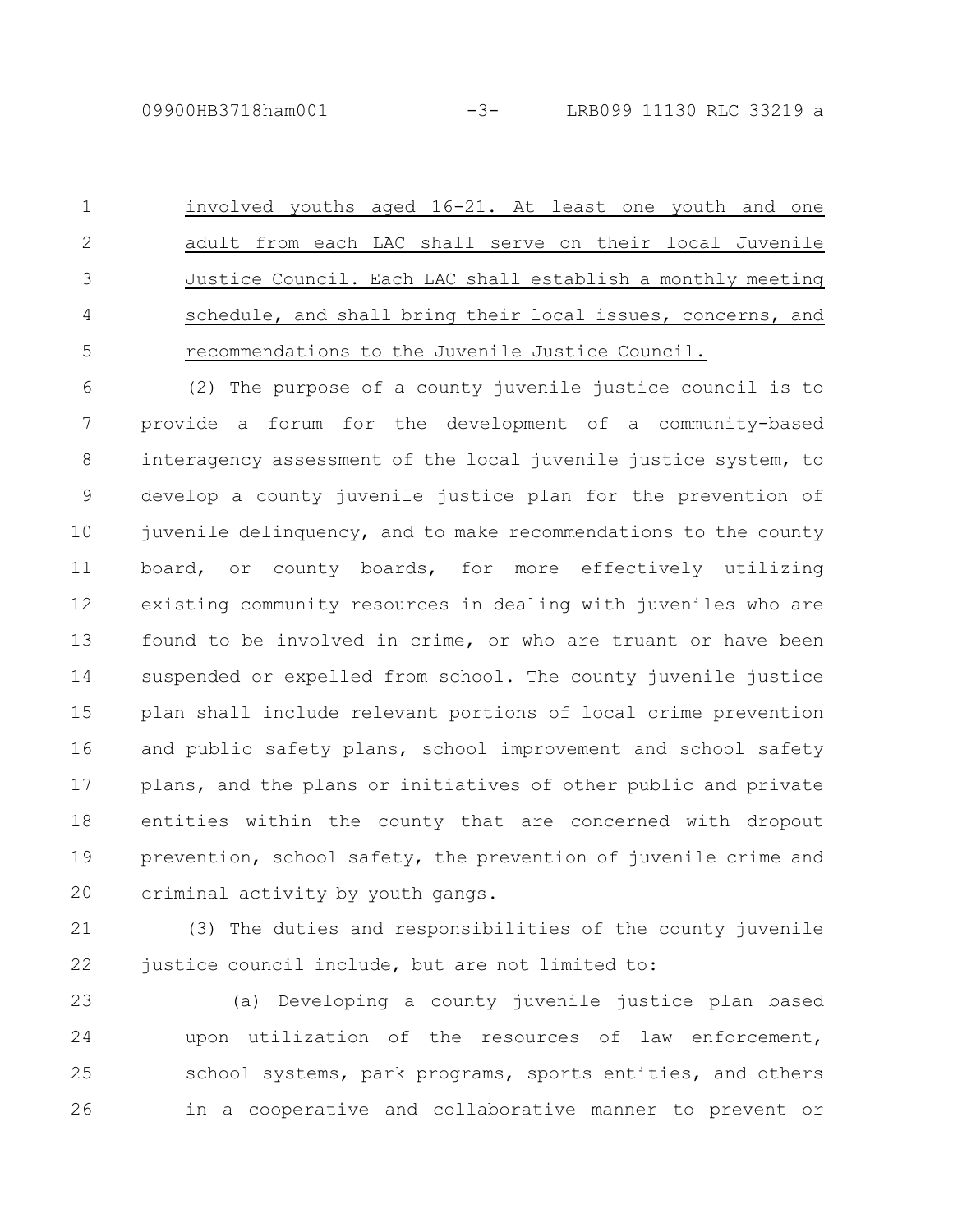discourage juvenile crime. 1

(b) Entering into a written county interagency agreement specifying the nature and extent of contributions each signatory agency will make in achieving the goals of the county juvenile justice plan and their commitment to the sharing of information useful in carrying out the goals of the interagency agreement to the extent authorized by law. 2 3 4 5 6 7 8

(c) Applying for and receiving public or private grants, to be administered by one of the community partners, that support one or more components of the county juvenile justice plan. 9 10 11 12

(d) (Blank). Providing a forum for interagency recommendations and re<del>lating</del> interagency agreement or the performance by the parties of their respective obligations under the agreement. 13 14 15 16 17

(d-5) Facilitating community based collaboration and perspective on oversight, research, and evaluation of activities, programs, and policies directed towards and impacting the lives of juveniles. 18 19 20 21

(e) Assisting and directing the efforts of local community support organizations and volunteer groups in providing enrichment programs and other support services for clients of local juvenile detention centers. 22 23 24 25

26

(f) Developing and making available a county-wide or